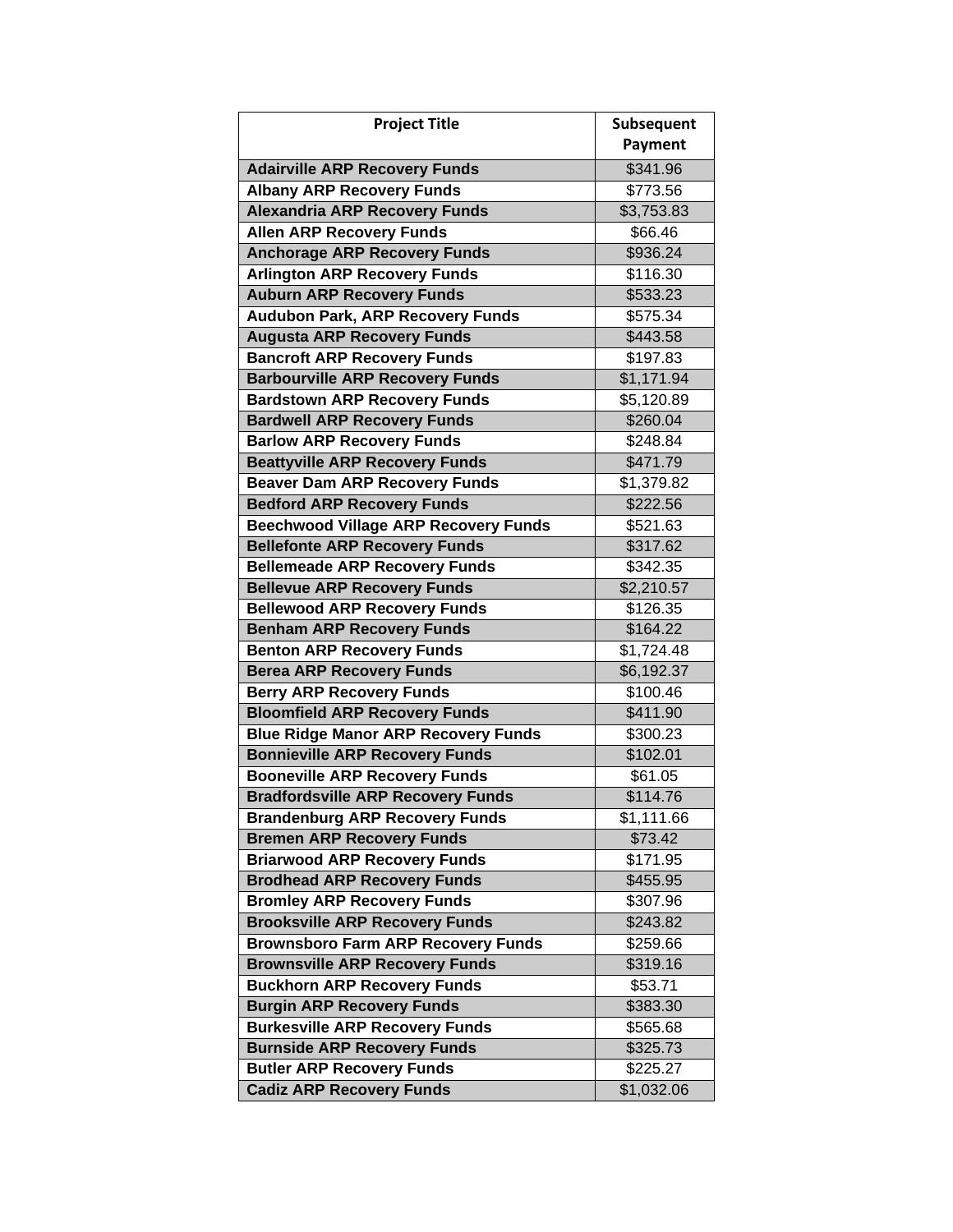| <b>Calhoun ARP Recovery Funds</b>          | \$283.61               |
|--------------------------------------------|------------------------|
| <b>Calvert City ARP Recovery Funds</b>     | \$967.92               |
| <b>Camargo ARP Recovery Funds</b>          | \$442.04               |
| <b>Campbellsburg ARP Recovery Funds</b>    | \$304.87               |
| <b>Campbellsville ARP Recovery Funds</b>   | \$4,436.59             |
| <b>Campton ARP Recovery Funds</b>          | \$163.06               |
| <b>Caneyville ARP Recovery Funds</b>       | \$234.54               |
| <b>Carlisle ARP Recovery Funds</b>         | \$767.38               |
| <b>Carrollton ARP Recovery Funds</b>       | \$1,460.57             |
| <b>Catlettsburg ARP Recovery Funds</b>     | \$675.03               |
| <b>Cave City ARP Recovery Funds</b>        | \$937.39               |
| <b>Centertown ARP Recovery Funds</b>       | \$166.15               |
| <b>Central City ARP Recovery Funds</b>     | \$2,214.04             |
| <b>Clarkson ARP Recovery Funds</b>         | \$342.35               |
| <b>Clay ARP Recovery Funds</b>             | \$423.49               |
| <b>Clay City ARP Recovery Funds</b>        | \$422.72               |
| <b>Clinton ARP Recovery Funds</b>          | \$483.38               |
| <b>Cloverport ARP Recovery Funds</b>       | \$445.13               |
| <b>Coal Run ARP Recovery Funds</b>         | \$587.32               |
| <b>Coldspring ARP Recovery Funds</b>       | $\overline{$2,539.00}$ |
| <b>Columbia ARP Recovery Funds</b>         | \$1,778.96             |
| <b>Columbus ARP Recovery Funds</b>         | \$59.12                |
| <b>Corbin ARP Recovery Funds</b>           | \$2,782.82             |
| <b>Corinth ARP Recovery Funds</b>          | \$87.33                |
| <b>Corydon ARP Recovery Funds</b>          | \$267.39               |
| <b>Crab Orchard ARP Recovery Funds</b>     | \$318.78               |
| <b>Crescent Springs ARP Recovery Funds</b> | \$1,567.99             |
| <b>Crestview ARP Recovery Funds</b>        | \$190.88               |
| <b>Crestview Hills ARP Recovery Funds</b>  | \$1,291.72             |
| <b>Crestwood ARP Recovery Funds</b>        | \$1,963.27             |
| <b>Crittenden ARP Recovery Funds</b>       | \$1,497.67             |
| <b>Crofton ARP Recovery Funds</b>          | \$273.18               |
| <b>Cynthiana ARP Recovery Funds</b>        | \$2,448.59             |
| <b>Danville ARP Recovery Funds</b>         | \$6,479.46             |
| <b>Dawson Springs ARP Recovery Funds</b>   | \$1,016.61             |
| <b>Dayton ARP Recovery Funds</b>           | \$2,167.29             |
| <b>Dixon ARP Recovery Funds</b>            | \$340.41               |
| <b>Douglass Hills ARP Recovery Funds</b>   | \$2,205.16             |
| <b>Dover ARP Recovery Funds</b>            | \$95.83                |
| <b>Drakesboro ARP Recovery Funds</b>       | \$192.42               |
| <b>Druid Hills ARP Recovery Funds</b>      | \$120.94               |
| Dry Ridge ARP Recovery Funds               | \$852.00               |
| <b>Earlington ARP Recovery Funds</b>       | \$514.68               |
| <b>Eddyville ARP Recovery Funds</b>        | \$983.38               |
| <b>Edgewood ARP Recovery Funds</b>         | \$3,384.44             |
| <b>Edmonton ARP Recovery Funds</b>         | \$616.30               |
| <b>Elkhorn City ARP Recovery Funds</b>     | \$343.89               |
| <b>Elkton ARP Recovery Funds</b>           | \$822.64               |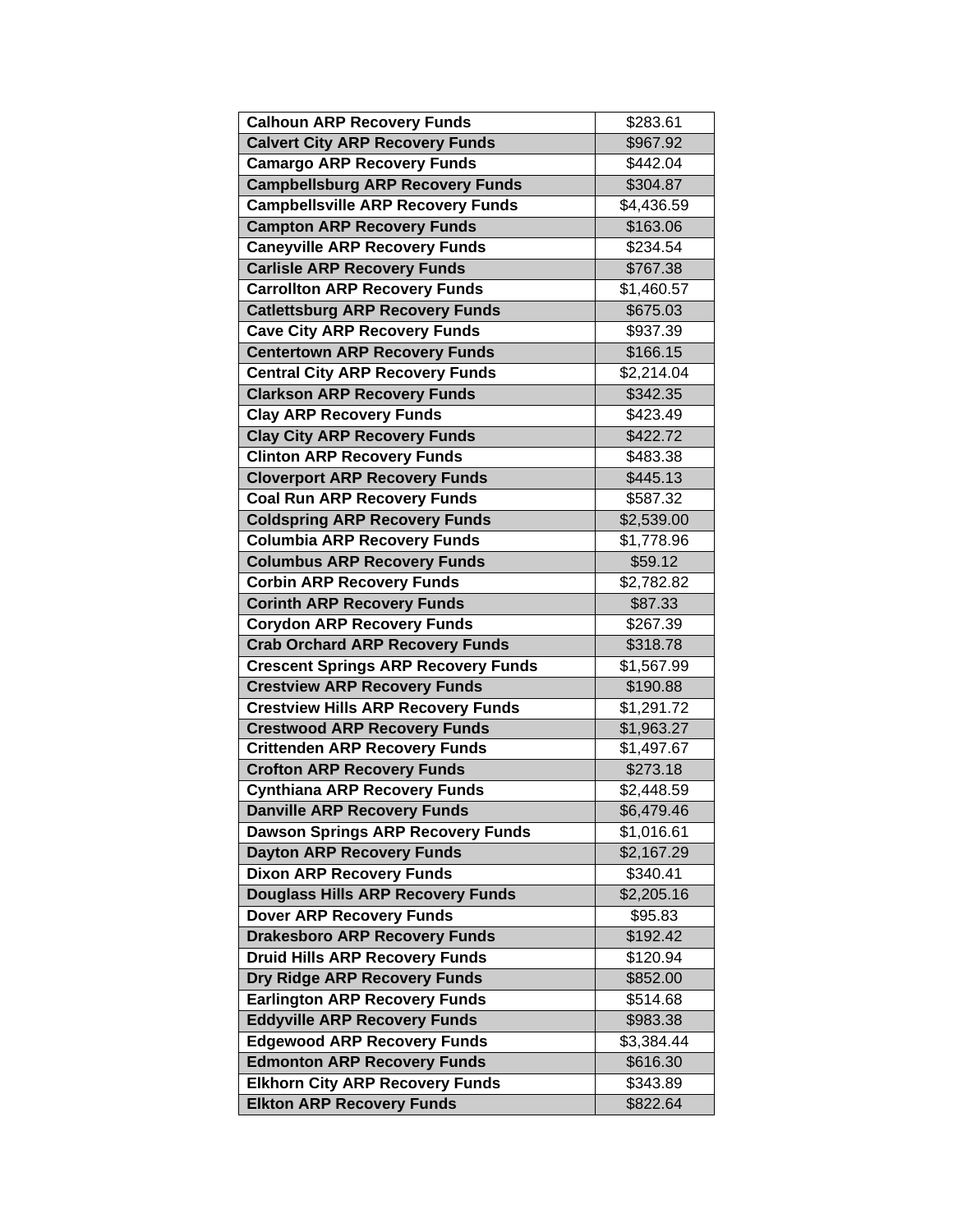| <b>Elsmere ARP Recovery Funds</b>            | $\overline{$3,321.07}$ |
|----------------------------------------------|------------------------|
| <b>Eminence ARP Recovery Funds</b>           | \$997.29               |
| <b>Erlanger ARP Recovery Funds</b>           | \$7,436.56             |
| <b>Eubank ARP Recovery Funds</b>             | \$127.51               |
| <b>Evarts ARP Recovery Funds</b>             | \$310.28               |
| <b>Ewing ARP Recovery Funds</b>              | \$94.67                |
| <b>Fairfield ARP Recovery Funds</b>          | \$45.59                |
| <b>Fairview ARP Recovery Funds</b>           | \$55.64                |
| <b>Falmouth ARP Recovery Funds</b>           | \$812.59               |
| <b>Ferguson ARP Recovery Funds</b>           | \$365.92               |
| <b>Fincastle ARP Recovery Funds</b>          | \$326.12               |
| <b>Flatwoods ARP Recovery Funds</b>          | \$2,735.29             |
| <b>Fleming-Neon ARP Recovery Funds</b>       | \$261.59               |
| <b>Fleminsburg ARP Recovery Funds</b>        | \$1,083.84             |
| <b>Florence ARP Recovery Funds</b>           | \$12,752.59            |
| <b>Fordsville ARP Recovery Funds</b>         | \$204.79               |
| <b>Forest Hills ARP Recovery Funds</b>       | \$176.97               |
| <b>Fort Mitchell ARP Recovery Funds</b>      | \$3,184.28             |
| <b>Fort Thomas ARP Recovery Funds</b>        | \$6,283.94             |
| <b>Fort Wright ARP Recovery Funds</b>        | \$2,219.84             |
| <b>Fountain Run ARP Recovery Funds</b>       | \$80.76                |
| <b>Fox Chase ARP Recovery Funds</b>          | $\overline{$}188.17$   |
| <b>Frankfort ARP Recovery Funds</b>          | \$10,724.40            |
| <b>Franklin ARP Recovery Funds</b>           | $$3,481.\overline{42}$ |
| <b>Fredonia ARP Recovery Funds</b>           | \$153.01               |
| <b>Frenchburg ARP Recovery Funds</b>         | \$210.59               |
| <b>Fulton ARP Recovery Funds</b>             | \$819.16               |
| <b>Gamaliel ARP Recovery Funds</b>           | \$138.33               |
| <b>Georgetown ARP Recovery Funds</b>         | \$13,520.74            |
| <b>Germantown ARP Recovery Funds</b>         | \$57.57                |
| <b>Ghent ARP Recovery Funds</b>              | \$117.85               |
| <b>Glasgow ARP Recovery Funds</b>            | \$5,596.93             |
| <b>Glencoe ARP Recovery Funds</b>            | \$141.42               |
| <b>Glenview ARP Recovery Funds</b>           | \$209.81               |
| <b>Glenview Hills ARP Recovery Funds</b>     | \$127.51               |
| <b>Glenview Manor ARP Recovery Funds</b>     | \$75.73                |
| <b>Goshen ARP Recovery Funds</b>             | \$390.26               |
| <b>Grand Rivers ARP Recovery Funds</b>       | \$141.81               |
| <b>Graymoor-Devondale ARP Recovery Funds</b> | \$1,139.09             |
| <b>Grayson ARP Recovery Funds</b>            | \$1,504.62             |
| <b>Greensburg ARP Recovery Funds</b>         | \$798.29               |
| <b>Green Spring ARP Recovery Funds</b>       | \$288.64               |
| <b>Greenup ARP Recovery Funds</b>            | \$430.06               |
| <b>Greenville ARP Recovery Funds</b>         | \$1,624.41             |
| <b>Guthrie ARP Recovery Funds</b>            | \$544.43               |
| <b>Hanson ARP Recovery Funds</b>             | \$274.34               |
| <b>Hardin ARP Recovery Funds</b>             | \$233.38               |
| <b>Hardinsburg ARP Recovery Funds</b>        | \$903.39               |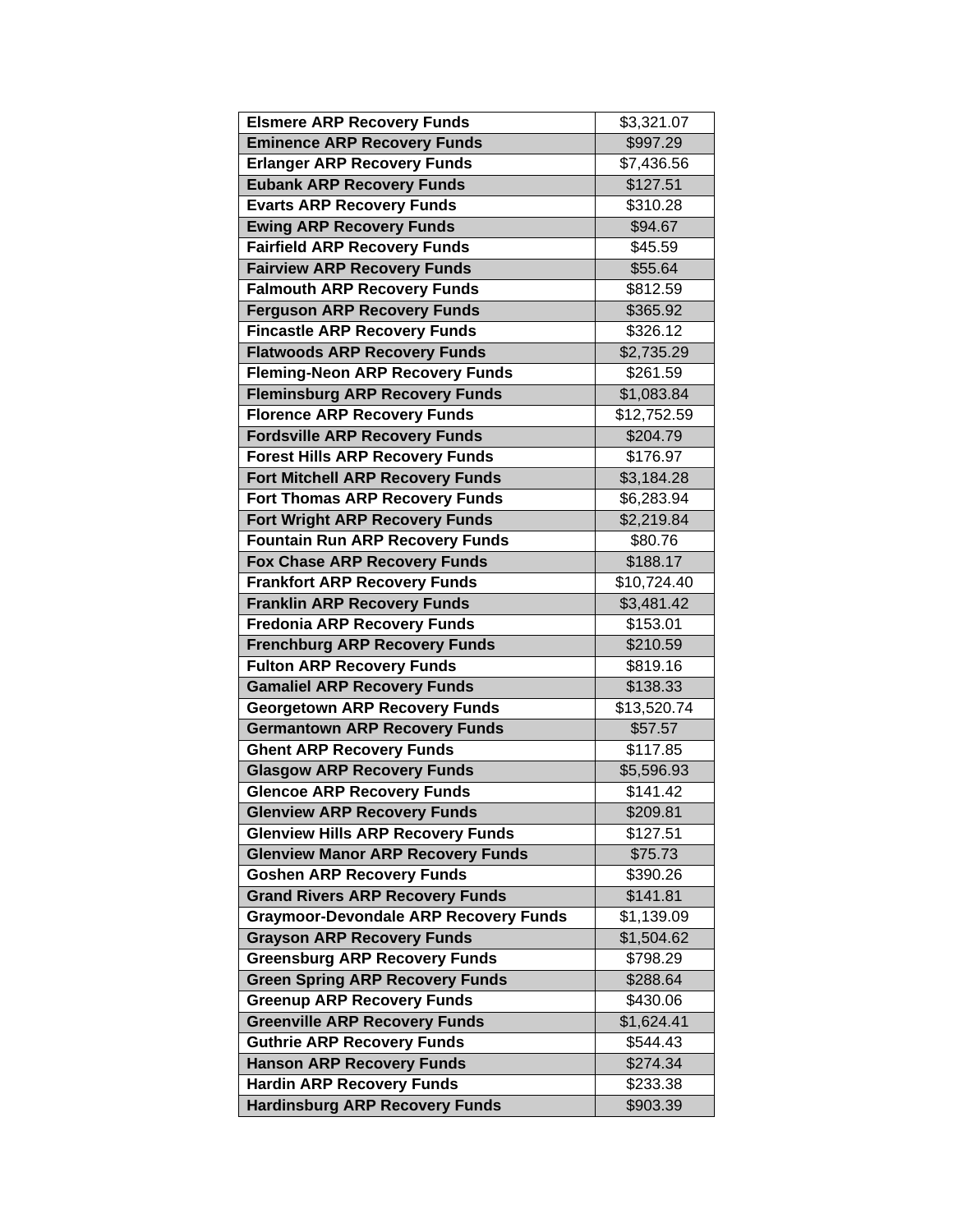| <b>Harlan ARP Recovery Funds</b>            | \$581.14                |
|---------------------------------------------|-------------------------|
| <b>Harrodsburg ARP Recovery Funds</b>       | \$3,297.11              |
| <b>Hartford ARP Recovery Funds</b>          | \$1,053.31              |
| <b>Hawesville ARP Recovery Funds</b>        | \$382.53                |
| <b>Hazard ARP Recovery Funds</b>            | \$1,877.88              |
| <b>Hazel ARP Recovery Funds</b>             | \$155.72                |
| <b>Hebron Estates ARP Recovery Funds</b>    | \$454.79                |
| <b>Heritage Creek, ARP Recovery Funds</b>   | \$437.79                |
| <b>Hickman ARP Recovery Funds</b>           | \$814.52                |
| <b>Hickory Hill ARP Recovery Funds</b>      | \$45.59                 |
| <b>Highland Heights ARP Recovery Funds</b>  | \$2,729.88              |
| <b>Hills and Dales ARP Recovery Funds</b>   | \$56.41                 |
| <b>Hillview ARP Recovery Funds</b>          | \$3,564.50              |
| <b>Hindman ARP Recovery Funds</b>           | \$261.98                |
| <b>Hodgenville ARP Recovery Funds</b>       | \$1,255.40              |
| <b>Hollow Creek ARP Recovery Funds</b>      | \$311.43                |
| <b>Horse Cave ARP Recovery Funds</b>        | \$937.01                |
| <b>Houston Acres ARP Recovery Funds</b>     | \$194.74                |
| <b>Hunters Hollow ARP Recovery Funds</b>    | \$138.33                |
| <b>Hurstbourne ARP Recovery Funds</b>       | \$1,695.50              |
| <b>Hurstbourne Acres ARP Recovery Funds</b> | \$730.29                |
| <b>Hustonville ARP Recovery Funds</b>       | \$142.58                |
| <b>Hyden ARP Recovery Funds</b>             | \$128.28                |
| <b>Independence ARP Recovery Funds</b>      | $\overline{$}11,020.38$ |
| <b>Indian Hills ARP Recovery Funds</b>      | \$1,146.82              |
| <b>Inez ARP Recovery Funds</b>              | \$239.56                |
| <b>Irvine ARP Recovery Funds</b>            | \$887.94                |
| <b>Irvington ARP Recovery Funds</b>         | \$459.42                |
| <b>Island ARP Recovery Funds</b>            | \$174.26                |
| <b>Jackson ARP Recovery Funds</b>           | \$749.22                |
| <b>Jamestown ARP Recovery Funds</b>         | \$692.03                |
| <b>Jeffersontown ARP Recovery Funds</b>     | \$10,708.94             |
| Jeffersonville ARP Recovery Funds           | \$677.35                |
| <b>Jenkins ARP Recovery Funds</b>           | \$745.36                |
| <b>Junction City ARP Recovery Funds</b>     | \$891.03                |
| <b>Kenton Vale ARP Recovery Funds</b>       | \$41.73                 |
| <b>Kevil ARP Recovery Funds</b>             | \$225.65                |
| <b>Kuttawa ARP Recovery Funds</b>           | \$258.88                |
| La Center ARP Recovery Funds                | \$370.55                |
| <b>LaFayette ARP Recovery Funds</b>         | \$61.82                 |
| La Grange ARP Recovery Funds                | \$3,489.53              |
| <b>Lakeside Park ARP Recovery Funds</b>     | \$1,067.22              |
| <b>Lakeview Heights ARP Recovery Funds</b>  | \$86.55                 |
| <b>Lancaster ARP Recovery Funds</b>         | \$1,494.19              |
| <b>Langdon Place ARP Recovery Funds</b>     | \$353.55                |
| <b>Lawrenceburg ARP Recovery Funds</b>      | \$4,447.02              |
| <b>Lebanon ARP Recovery Funds</b>           | \$2,205.54              |
| <b>Lebanon Junction ARP Recovery Funds</b>  | \$758.11                |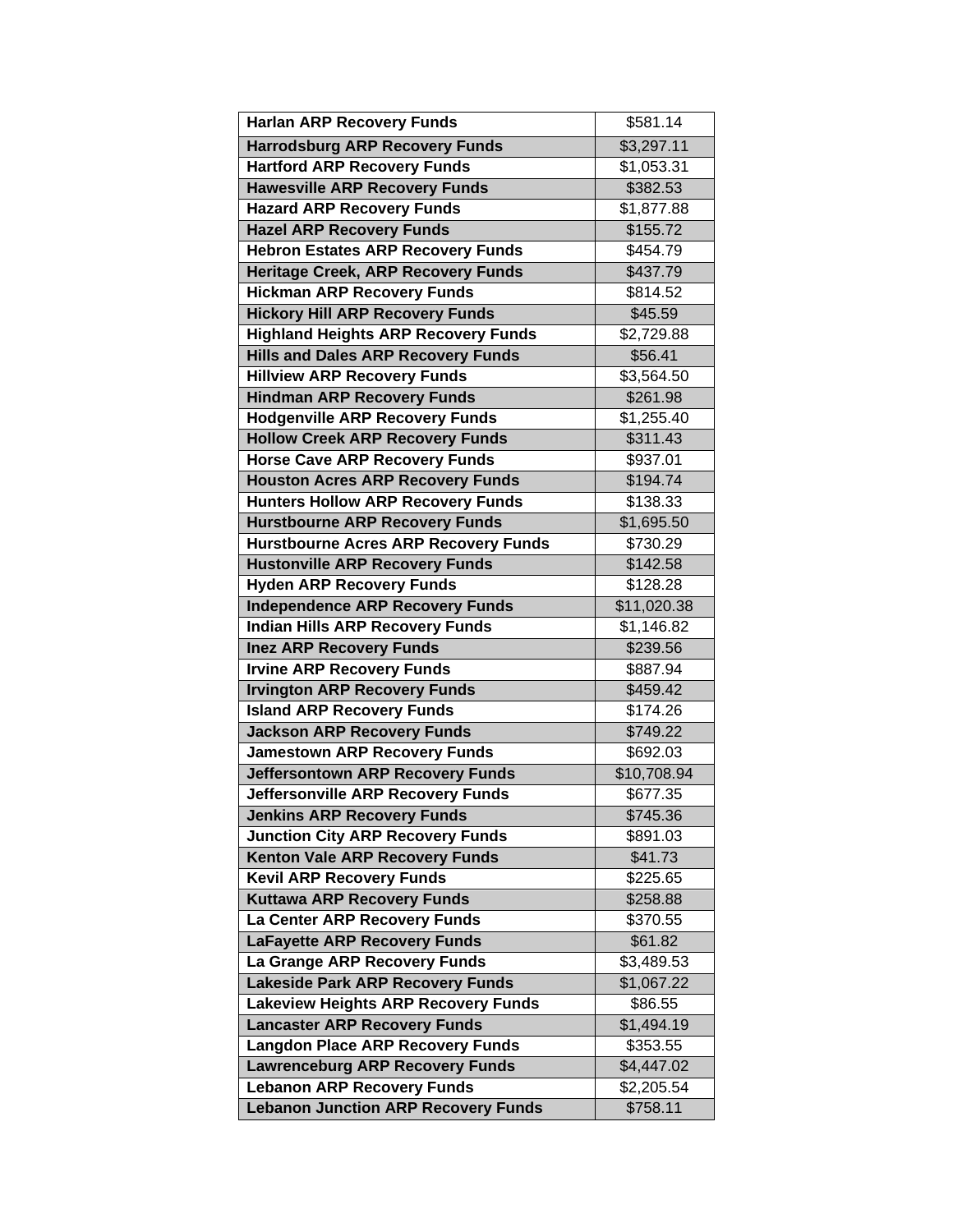| <b>Leitchfield ARP Recovery Funds</b>                                  | \$2,649.90          |
|------------------------------------------------------------------------|---------------------|
| <b>Lewisburg ARP Recovery Funds</b>                                    | \$310.66            |
| <b>Lewisport ARP Recovery Funds</b>                                    | \$653.01            |
| <b>Liberty ARP Recovery Funds</b>                                      | \$823.02            |
| <b>Lincolnshire ARP Recovery Funds</b>                                 | \$57.96             |
| <b>Livermore ARP Recovery Funds</b>                                    | \$498.06            |
| <b>Livingston ARP Recovery Funds</b>                                   | \$83.07             |
| <b>London ARP Recovery Funds</b>                                       | \$3,117.44          |
| <b>Loretto ARP Recovery Funds</b>                                      | \$267.77            |
| <b>Louisa ARP Recovery Funds</b>                                       | \$899.14            |
| <b>Loyall ARP Recovery Funds</b>                                       | \$232.22            |
| <b>Ludlow ARP Recovery Funds</b>                                       | \$1,740.32          |
| <b>Lyndon ARP Recovery Funds</b>                                       | \$4,413.79          |
| <b>Lynnview ARP Recovery Funds</b>                                     | \$360.51            |
| <b>McHenry ARP Recovery Funds</b>                                      | \$149.92            |
| <b>McKee ARP Recovery Funds</b>                                        | \$301.00            |
| <b>Madisonville ARP Recovery Funds</b>                                 | \$7,195.06          |
| <b>Manchester ARP Recovery Funds</b>                                   | \$498.45            |
| <b>Manor Creek ARP Recovery Funds</b>                                  | \$90.03             |
| <b>Marion ARP Recovery Funds</b>                                       | \$1,097.75          |
| <b>Martin ARP Recovery Funds</b>                                       | \$214.06            |
| <b>Maryhill Estates ARP Recovery Funds</b>                             | \$71.10             |
| <b>Mayfield ARP Recovery Funds</b>                                     | \$3,793.24          |
| <b>Maysville ARP Recovery Funds</b>                                    | \$3,372.46          |
| <b>Meadowbrook Farm ARP Recovery Funds</b>                             | \$54.87             |
|                                                                        |                     |
| <b>Meadow Vale, ARP Recovery Funds</b>                                 | \$293.27            |
| <b>Meadowview Estates ARP Recovery Funds</b>                           | $\frac{1}{664.53}$  |
| <b>Mentor ARP Recovery Funds</b>                                       | \$86.17             |
| <b>Middlesboro ARP Recovery Funds</b>                                  | \$3,510.01          |
| <b>Middletown ARP Recovery Funds</b>                                   | \$3,043.63          |
| <b>Midway ARP Recovery Funds</b>                                       | \$731.45            |
| <b>Millersburg ARP Recovery Funds</b>                                  | \$301.39            |
| <b>Milton ARP Recovery Funds</b>                                       | \$232.22            |
| <b>Monticello ARP Recovery Funds</b>                                   | \$2,313.73          |
| <b>Moorland ARP Recovery Funds</b>                                     | \$171.95            |
| <b>Morehead ARP Recovery Funds</b>                                     | \$2,921.92          |
| <b>Morganfield ARP Recovery Funds</b>                                  | \$1,300.61          |
| <b>Morgantown ARP Recovery Funds</b>                                   | \$939.33            |
| <b>Mortons Gap ARP Recovery Funds</b>                                  | \$319.16            |
| <b>Mount Olivet ARP Recovery Funds</b>                                 | \$129.83            |
| <b>Mount Sterling ARP Recovery Funds</b>                               | \$2,794.02          |
| <b>Mount Vernon ARP Recovery Funds</b>                                 | \$933.14            |
| <b>Mount Washington ARP Recovery Funds</b>                             | \$5,725.22          |
| <b>Muldraugh ARP Recovery Funds</b>                                    | \$380.99            |
| <b>Munfordville ARP Recovery Funds</b>                                 | \$641.03            |
| <b>Murray ARP Recovery Funds</b>                                       | \$7,467.86          |
| <b>Nebo ARP Recovery Funds</b><br><b>New Castle ARP Recovery Funds</b> | \$87.33<br>\$362.83 |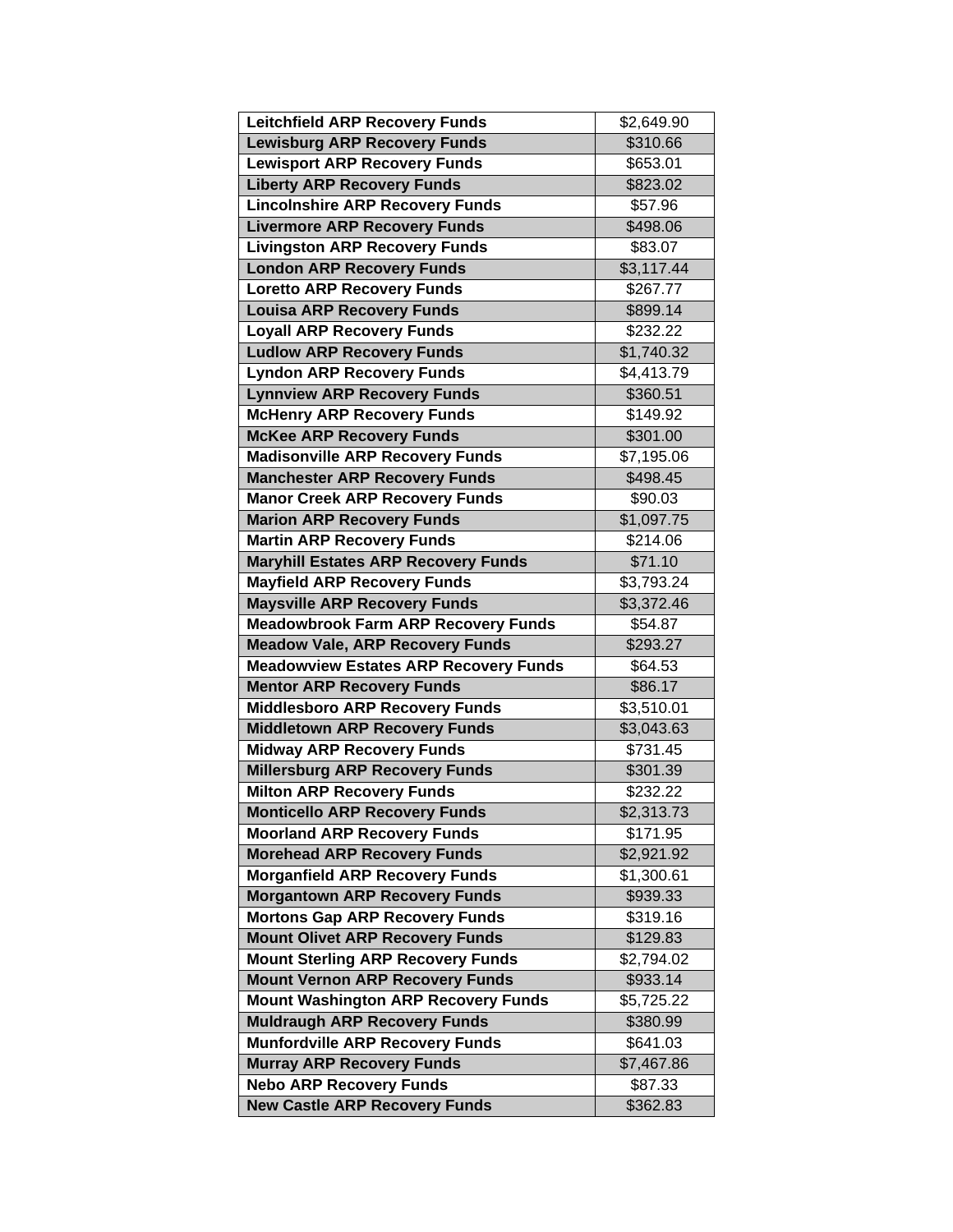| <b>New Haven ARP Recovery Funds</b>         | \$345.44               |
|---------------------------------------------|------------------------|
| <b>Newport ARP Recovery Funds</b>           | $\overline{$5,769.65}$ |
| <b>Nicholasville ARP Recovery Funds</b>     | \$11,926.09            |
| <b>Norbourne Estates ARP Recovery Funds</b> | \$173.49               |
| <b>Northfield ARP Recovery Funds</b>        | \$406.10               |
| <b>North Middletown ARP Recovery Funds</b>  | \$249.61               |
| <b>Nortonville ARP Recovery Funds</b>       | \$444.35               |
| <b>Oak Grove ARP Recovery Funds</b>         | $\overline{$2,828.41}$ |
| <b>Olive Hill ARP Recovery Funds</b>        | $\overline{$}601.23$   |
| <b>Owenton ARP Recovery Funds</b>           | \$592.34               |
| <b>Owingsville ARP Recovery Funds</b>       | $\frac{1}{607.80}$     |
| <b>Paducah ARP Recovery Funds</b>           | \$9,607.72             |
| <b>Paintsville ARP Recovery Funds</b>       | \$1,541.72             |
| <b>Paris ARP Recovery Funds</b>             | \$3,736.83             |
| <b>Park City ARP Recovery Funds</b>         | \$215.99               |
| <b>Park Hills ARP Recovery Funds</b>        | \$1,153.00             |
| <b>Parkway Village ARP Recovery Funds</b>   | \$255.02               |
| <b>Pembroke ARP Recovery Funds</b>          | \$343.51               |
| <b>Perryville ARP Recovery Funds</b>        | \$289.41               |
| <b>Pewee Valley ARP Recovery Funds</b>      | \$606.25               |
| <b>Pikeville ARP Recovery Funds</b>         | \$2,531.27             |
| <b>Pineville ARP Recovery Funds</b>         | \$668.46               |
| <b>Pioneer Village ARP Recovery Funds</b>   | $\overline{$1,136.39}$ |
| <b>Pippa Passess ARP Recovery Funds</b>     | \$254.63               |
| <b>Plantation ARP Recovery Funds</b>        | \$329.98               |
| <b>Pleasureville ARP Recovery Funds</b>     | \$341.19               |
| <b>Plum Springs ARP Recovery Funds</b>      | \$204.02               |
| <b>Powderly ARP Recovery Funds</b>          | \$284.39               |
| <b>Prestonsburg ARP Recovery Funds</b>      | \$1,364.75             |
| <b>Prestonville ARP Recovery Funds</b>      | \$61.44                |
| <b>Princeton ARP Recovery Funds</b>         | $\overline{$2,362.81}$ |
| <b>Prospect ARP Recovery Funds</b>          | $\overline{$1,895.27}$ |
| <b>Providence ARP Recovery Funds</b>        | \$1,158.80             |
| <b>Raceland ARP Recovery Funds</b>          | \$909.96               |
| <b>Radcliff ARP Recovery Funds</b>          | \$8,853.86             |
| <b>Ravenna ARP Recovery Funds</b>           | \$215.99               |
| <b>Richlawn ARP Recovery Funds</b>          | \$159.19               |
| <b>Richmond ARP Recovery Funds</b>          | \$13,970.89            |
| <b>River Bluff ARP Recovery Funds</b>       | \$170.79               |
| <b>Riverwood ARP Recovery Funds</b>         | \$180.06               |
| <b>Robards ARP Recovery Funds</b>           | \$193.97               |
| <b>Rochester ARP Recovery Funds</b>         | \$58.35                |
| <b>Rockport ARP Recovery Funds</b>          | \$102.39               |
| <b>Rolling Fields ARP Recovery Funds</b>    | \$255.41               |
| <b>Rolling Hills ARP Recovery Funds</b>     | \$382.14               |
| <b>Russell ARP Recovery Funds</b>           | \$1,248.44             |
| <b>Russell Springs ARP Recovery Funds</b>   | \$1,019.31             |
| <b>Russellville ARP Recovery Funds</b>      | \$2,746.88             |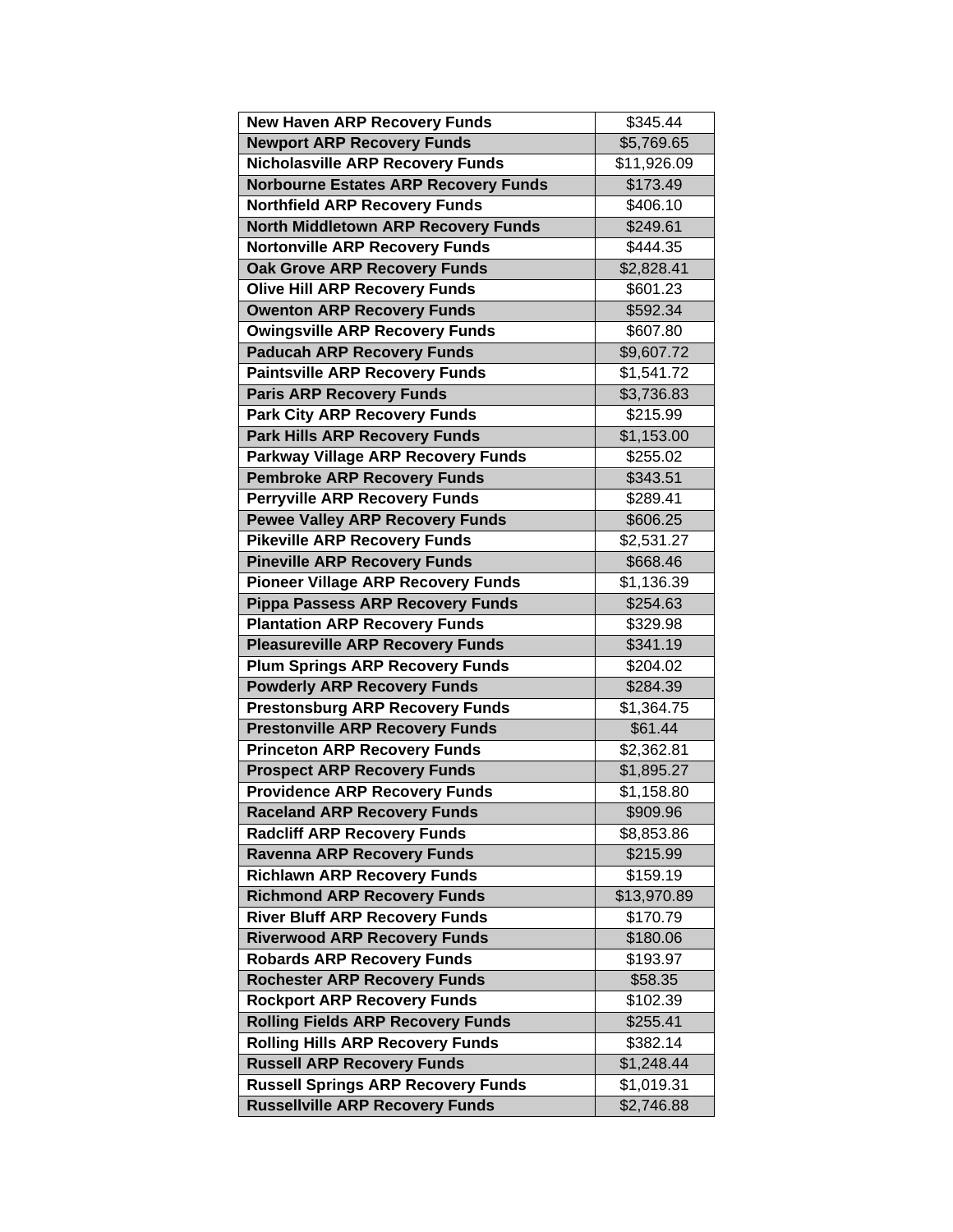| <b>Ryland Heights ARP Recovery Funds</b>     | \$416.15   |
|----------------------------------------------|------------|
| <b>Sacramento ARP Recovery Funds</b>         | \$170.01   |
| <b>Sadieville ARP Recovery Funds</b>         | \$139.88   |
| <b>St. Charles ARP Recovery Funds</b>        | \$103.94   |
| <b>St. Mathews ARP Recovery Funds</b>        | \$6,995.68 |
| <b>St. Regis Park ARP Recovery Funds</b>     | \$578.43   |
| <b>Salem ARP Recovery Funds</b>              | \$279.36   |
| <b>Salt Lick ARP Recovery Funds</b>          | \$126.35   |
| <b>Salyersville ARP Recovery Funds</b>       | \$640.26   |
| <b>Sanders ARP Recovery Funds</b>            | \$90.80    |
| <b>Sandy Hook ARP Recovery Funds</b>         | \$235.31   |
| <b>Sardis ARP Recovery Funds</b>             | \$39.03    |
| <b>Science Hill ARP Recovery Funds</b>       | \$268.93   |
| <b>Scottsville ARP Recovery Funds</b>        | \$1,754.62 |
| <b>Sebree ARP Recovery Funds</b>             | \$591.18   |
| <b>Seneca Gardens ARP Recovery Funds</b>     | \$273.95   |
| <b>Sharpsburg ARP Recovery Funds</b>         | \$130.60   |
| <b>Shelbyville ARP Recovery Funds</b>        | \$6,408.36 |
| <b>Shepherdsville ARP Recovery Funds</b>     | \$4,807.53 |
| <b>Shively ARP Recovery Funds</b>            | \$6,062.15 |
| <b>Silver Grove ARP Recovery Funds</b>       | \$458.26   |
| <b>Simpsonville ARP Recovery Funds</b>       | \$1,129.43 |
| <b>Slaughters ARP Recovery Funds</b>         | \$79.21    |
| <b>Smithland ARP Recovery Funds</b>          | \$111.28   |
| <b>Smiths Grove ARP Recovery Funds</b>       | \$308.34   |
| <b>Somerset ARP Recovery Funds</b>           | \$4,476.39 |
| <b>Sonora ARP Recovery Funds</b>             | \$200.93   |
| <b>South Carrollton ARP Recovery Funds</b>   | \$69.55    |
| <b>Southgate ARP Recovery Funds</b>          | \$1,550.60 |
| <b>South Shore ARP Recovery Funds</b>        | \$408.42   |
| <b>Sparta ARP Recovery Funds</b>             | \$107.03   |
| <b>Springfield ARP Recovery Funds</b>        | \$1,144.12 |
| <b>Stamping Ground ARP Recovery Funds</b>    | \$309.89   |
| <b>Stanford ARP Recovery Funds</b>           | \$1,414.98 |
| <b>Stanton ARP Recovery Funds</b>            | \$1,048.29 |
| <b>Strathmoor Village ARP Recovery Funds</b> | \$255.02   |
| <b>Sturgis ARP Recovery Funds</b>            | \$688.17   |
| <b>Taylor Mill ARP Recovery Funds</b>        | \$2,628.26 |
| <b>Taylorsville ARP Recovery Funds</b>       | \$505.40   |
| <b>Ten Broeck ARP Recovery Funds</b>         | \$40.57    |
| <b>Tompkinsville ARP Recovery Funds</b>      | \$870.16   |
| <b>Trenton ARP Recovery Funds</b>            | \$144.90   |
| <b>Union ARP Recovery Funds</b>              | \$2,331.51 |
| <b>Uniontown ARP Recovery Funds</b>          | \$359.35   |
| <b>Vanceburg ARP Recovery Funds</b>          | \$540.95   |
| <b>Versailles ARP Recovery Funds</b>         | \$3,600.43 |
| <b>Villa Hills ARP Recovery Funds</b>        | \$2,882.89 |
| <b>Vine Grove ARP Recovery Funds</b>         | \$2,487.00 |